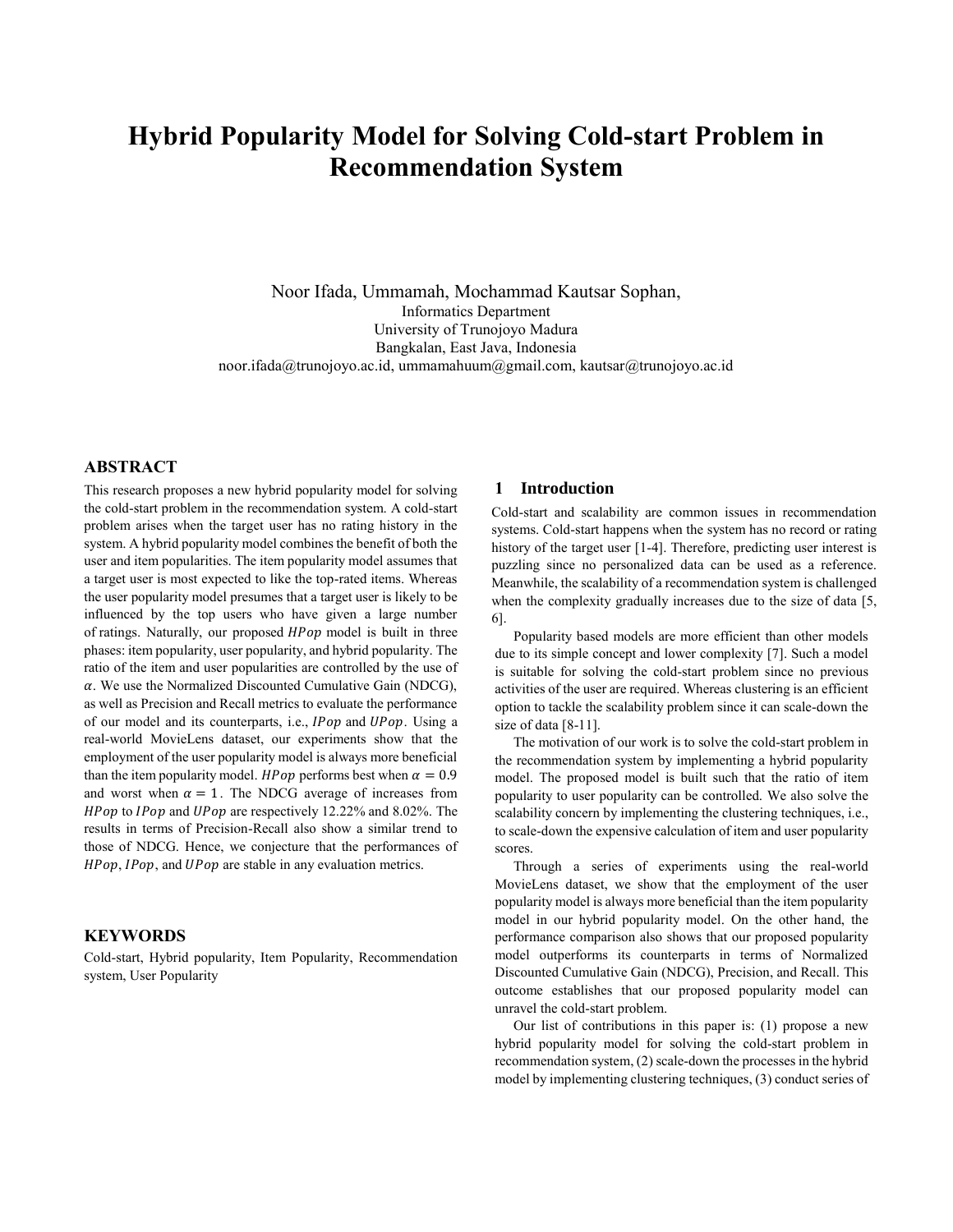experiments to demonstrate the outperformance of our proposed model compared to other corresponding models.

The rest of this paper is arranged as follows: Section 2 describes the related works; Section 3 details the proposed hybrid popularity model for generating item recommendation; Section 4 presents the scalability approach; Section 5 shows empirical analysis, and Section 6 closes the paper.

# **2 Related Work**

There are three common categories of popularity models: item popularity [12, 13], user popularity [14], and hybrid popularity [7]. The item popularity model assumes that the top-rated items are most likely to interest the target user. Whereas the user popularity model presumes that the top users are influencing the target user preference. Hence, the hybrid popularity model assumes that the target user is swayed by both the top-rated items and top users, that makes it suitable for solving the cold-start problem. Popularity models can be built by implementing matrix factorization [12], weighted graph [15], or binary symmetric and erasure channels [16]. However, those approaches are more complex than the normalized sum approach [7].

Researchers have been using the clustering technique to solve the scalability issue in the recommendation systems [8-11]. The clustering technique is an approach that groups data, either numerical or categorical, into several numbers of subset data. In terms of numerical data, Fuzzy C-Means (FCM) has shown to be more accurate than other techniques [9, 11, 17]. On the other hand, K-Modes is efficient for clustering categorical data [18, 19].

In this paper, we propose a new hybrid model to combine the benefit as well as controlling the ratio of item and user popularities by implementing the normalized sum approach to solve the coldstart problem in the recommendation system. Unlike existing models that make use of social-based or implicit data [7, 12, 14, 15], our model uses explicit rating data. To scale-down the expensive computation of the popularity scores, we implement clustering techniques such that we do not have to calculate the scores out of all items and users.

# **3 Hybrid Popularity Model for Generating Item Recommendation**

This section details the stages of building the proposed hybrid popularity model and generating the list of item recommendations. Additionally, we also present a toy example to demonstrate the calculation within each stage. Note that this paper denotes  $U$  and  $I$ as respectively the set of  $m$  users and  $n$  items. The rating data is modelled as a rating matrix  $X \in \mathbb{R}^{m \times n}$ , where  $x_{ui}$  represents the rating given by user  $u$  to item  $i$ .

# **3.1 • Hybrid Popularity (***HPop***) Model**

Our proposed Hybrid Popularity  $(HPop)$  model combines the benefit of both the user and item popularities. The model is built in three phases: (1) item popularity, (2) user popularity, and (3) hybrid popularity.

*3.1.1 Item Popularity*. The item popularity model assumes that target user  $u$  is most expected to like the top-rated items. The popularity score of item  $j$  is calculated as:

$$
IP_j = \sum_{v \in U} x_{vj} \tag{1}
$$

where  $j \in I$  and  $IP \in \mathbb{R}^{1 \times n}$ . To scale the range of scores, the item popularity score is normalized by the maximum popularity score:

$$
\widehat{IP}_i = \frac{IP_i}{max(IP_*)} \tag{2}
$$

where  $i \in I$  and  $\widehat{IP} \in \mathbb{R}^{1 \times n}$ .

*3.1.2 User Popularity*. The user popularity model presumes that the target user  $u$  is likely to be influenced by the top users who have given a large number of ratings. The popularity score of user  $\nu$  is calculated as:

$$
UP_v = \sum_{j \in I} x_{vj} \tag{3}
$$

where  $v \in U$  and  $UP \in \mathbb{R}^{m \times 1}$ . The user popularity score is then normalized by the maximum popularity score:

$$
\widehat{UP}_v = \frac{UP_v}{max(UP_*)} \tag{4}
$$

Given that a user's preference varies over diverse items, the user's popularity can be further modelled as the user-item popularity. The popularity score of user  $\nu$  to item  $i$  is calculated as:

$$
\widehat{UP}_{vi} = \frac{\widehat{UP}_v}{\widehat{IP}_i} \tag{5}
$$

where  $i \in I$ ,  $v \in U$ , and  $\widehat{UIP} \in \mathbb{R}^{m \times n}$ .

*3.1.3 Hybrid Popularity*. The hybrid popularity model combines the influence of both item and user popularities for generating recommendations to a target user. Based on Equation (3), the popularity score of a cold-start target user  $u$  is 0 since he has no rating history. To solve this problem, we propose to use the tally of user popularity scores instead. The hybrid popularity score of target user  $u$  to item  $i$  is calculated as:

$$
HP_{ui} = \alpha \times \widehat{IP}_i + \left[ (1 - \alpha) \times \sum_{v \in U} \widehat{UP}_{vi} \right] \tag{6}
$$

where  $\alpha = [0,1]$  controls the ratio of item popularity to user popularity.

## **3.2 Generating Item Recommendation**

Once  $HPop$  model is built, we can generate the list of top-N item recommendations to a target user u, denoted as  $TopN_u$ . In this case, the top- $N$  list will consist of items that have the top- $N$  highest hybrid popularity scores  $H_{u^*}.$ 

## **3.3 Toy Example**

We present this sub-section to demonstrate how the hybrid popularity model for generating item recommendation is built given toy rating data. [Table 1](#page-2-0) shows a toy example of rating data from 4 users on 7 items. The range of rating is from 1 to 5. The zero value indicates that the user has not rated the item. Note that the target user, i.e., the cold-start user, of the toy example is  $u_4$ . Since  $m = 4$  and  $n = 7$ , thus  $X \in \mathbb{R}^{4 \times 7}$ .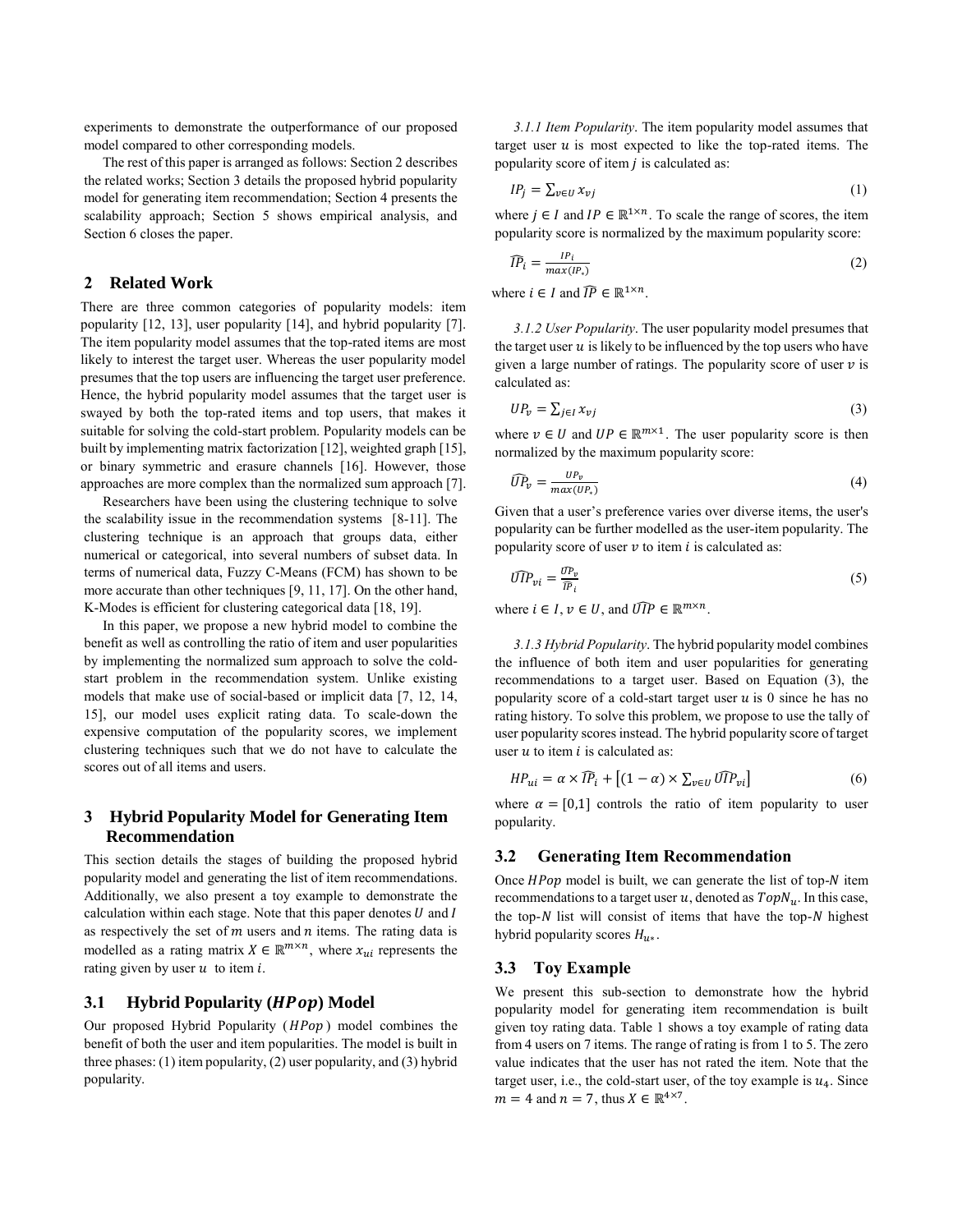To build the hybrid popularity model, we must first build the item and user popularity models. [Table 2](#page-2-1) shows the item popularity model built out of the toy example rating data, in which the scores are calculated according to Equation (1) and (2). Meanwhile[, Table](#page-2-2)  [3](#page-2-2) displays the user popularity model where the scores are calculated using Equation (3) and (4). Hence, we construct the user-item popularity model according to Equation (5), as shown in [Table 4.](#page-2-3) Afterwards, we can use Equation (6) to build the hybrid popularity model based on the data in [Table 2](#page-2-1) and [Table 4.](#page-2-3) For  $\alpha = 0.5$ , the hybrid popularity score for target user  $u_4$  to item  $i_1$  is calculated as:

$$
HP_{41} = (0.5 \times 0.4167) + [(1 - 0.5) \times (1.6800 + 0 + 2.0400)]
$$
  
= 2.0683

The complete hybrid popularity scores of the target user  $u_4$  on all items are listed i[n Table 5.](#page-2-4) Based on the scores, we can generate the *top*-3 list of item recommendation to  $u_4$  as  $Top3_4 = \{i_5, i_7, i_1\}.$ 

**Table 1. Toy example of rating data**

<span id="page-2-0"></span>

| $U\backslash I$ |   | $\mathbf{r}_{2}$ | ιz | ι4 | ι5 | ι6 |  |
|-----------------|---|------------------|----|----|----|----|--|
| $u_1$           | ◠ |                  |    |    |    |    |  |
| $u_2$           |   |                  |    |    |    |    |  |
| $u_3$           |   |                  |    |    |    |    |  |
| $u_4$           |   |                  |    |    |    |    |  |

<span id="page-2-1"></span>Table 2. Toy example of item popularity model  $\widehat{IP}$ 

|     |                                                                                              | L A |  |  |
|-----|----------------------------------------------------------------------------------------------|-----|--|--|
| I D |                                                                                              |     |  |  |
| ÎP  | $\vert 0.4167 \vert 1.0000 \vert 0.6667 \vert 0.7500 \vert 0.3333 \vert 0.5833 \vert 0.5000$ |     |  |  |

<span id="page-2-2"></span>Table 3. Toy example of user popularity model  $\widehat{UP}$ 

| U       | UP | ÚР     |
|---------|----|--------|
| $u_1$   | 14 | 0.7000 |
| $u_{2}$ | 20 | 1.0000 |
| $u_3$   | 17 | 0.8500 |
| $u_4$   |    |        |

<span id="page-2-3"></span>Table 4. Toy example of user-item popularity model  $\widehat{UP}$ 

| $U\backslash I$ | $\mathbf{r}_{1}$ | $l_2$  | $\iota_3$ | i4     | lς     | $l_{6}$ | l7     |
|-----------------|------------------|--------|-----------|--------|--------|---------|--------|
| $u_1$           | 1.6800           | 0.7000 | 0         | 0.9333 | 2.1000 |         |        |
| $u_{2}$         |                  | 1.0000 | 1.5000    | 1.3333 | 0      | 1.7143  | 2.0000 |
| $u_3$           | 2.0400           | 0.8500 | 1.2750    | 0      | 2.5500 | 1.4571  | 1.7000 |
| $u_4$           |                  |        |           |        |        |         |        |

<span id="page-2-4"></span>Table 5. Toy example of hybrid popularity model  $HP$  for  $u_4$ 

|  |                                                            | $\iota$ |  |  |
|--|------------------------------------------------------------|---------|--|--|
|  | $HP_{4i}$ 2.0683 1.7750 1.7208 1.5083 2.4917 1.8774 2.1000 |         |  |  |

#### **4 Scalability**

As per Equation (2) and (4), we must calculate the item and user popularity scores respectively out of all items and users. We propose to scale-down those expensive processes by implementing a clustering technique on the rating data to create the items clusters. Likewise, we also create clusters of users by employing another clustering technique to demographic information. Note that the characteristics of the two data are different since the former contains numerical data while the latter holds categorical information. In this paper, we implement the Fuzzy C-Means (FCM) to accurately generate item clusters out of numerical rating data [9, 11, 17]. Meanwhile, we use the K-Modes to efficiently create user clusters out of categorical demographic data [18, 19].

Given item clusters  $CI$ , we no longer have to calculate the hybrid popularity scores for  $i \in I$ . Instead, we just need to define which item cluster that we want to focus on generating the list of recommendations. In this paper, we calculate the hybrid popularity scores on items that belong to a cluster with  $max(IP_*)$ . In other words, first, we calculate  $IP \in \mathbb{R}^{1 \times n}$  and later scale it down to  $\widehat{IP} \in \mathbb{R}^{1 \times \tilde{n}}$  where  $\tilde{n}$  is the number of items in the selected cluster.

On the other hand, given user clusters  $CU$ , we only have to calculate the popularity scores of users that belong to the same cluster as target user u. In this case, we calculate  $UP \in \mathbb{R}^{\tilde{m} \times 1}$  and  $\widehat{UP} \in \mathbb{R}^{\tilde{m} \times 1}$  where  $\tilde{m}$  is the number of users in the selected cluster.

## **5 Empirical Analysis**

This section presents our empirical analysis, based on a series of experiments, to evaluate and compare the performance of our proposed HPop model to other popularity based models.

## **5.1 Dataset and Experiment Setup**

We use the MovieLens 100K dataset [20] to evaluate the performance of our proposed model. The dataset is made up of 100,000 ratings (of 1-5 rating range) from 943 users on 1682 movies. It also contains demographic information for the users, i.e., age, gender, occupation, and zip. In this paper, the scalability problem is solved by generating the item and user clusters respectively out of the rating data and demographic (age, gender, and occupation) information.

The 5-fold cross-validation is implemented that the rating data is randomly split into training and test sets five times, such that  $S_{train} = 80\%$  and  $S_{test} = 20\%$ . Meanwhile, the performance of recommendation is evaluated as the average values out of all folds based on the Normalized Discounted Cumulative Gain (NDCG). Additionally, we also analyze the performance based on Precision and Recall metrics. The evaluations are conducted by comparing the results of item recommendations generated based on the model built from  $S_{train}$  with the hidden items of target users in  $S_{test}$ , denoted as  $H_u$ . Note that since the focus of this paper is on the coldstart problem, we make sure that the (target) users in  $S_{test}$  have no rating history in  $S_{train}$ .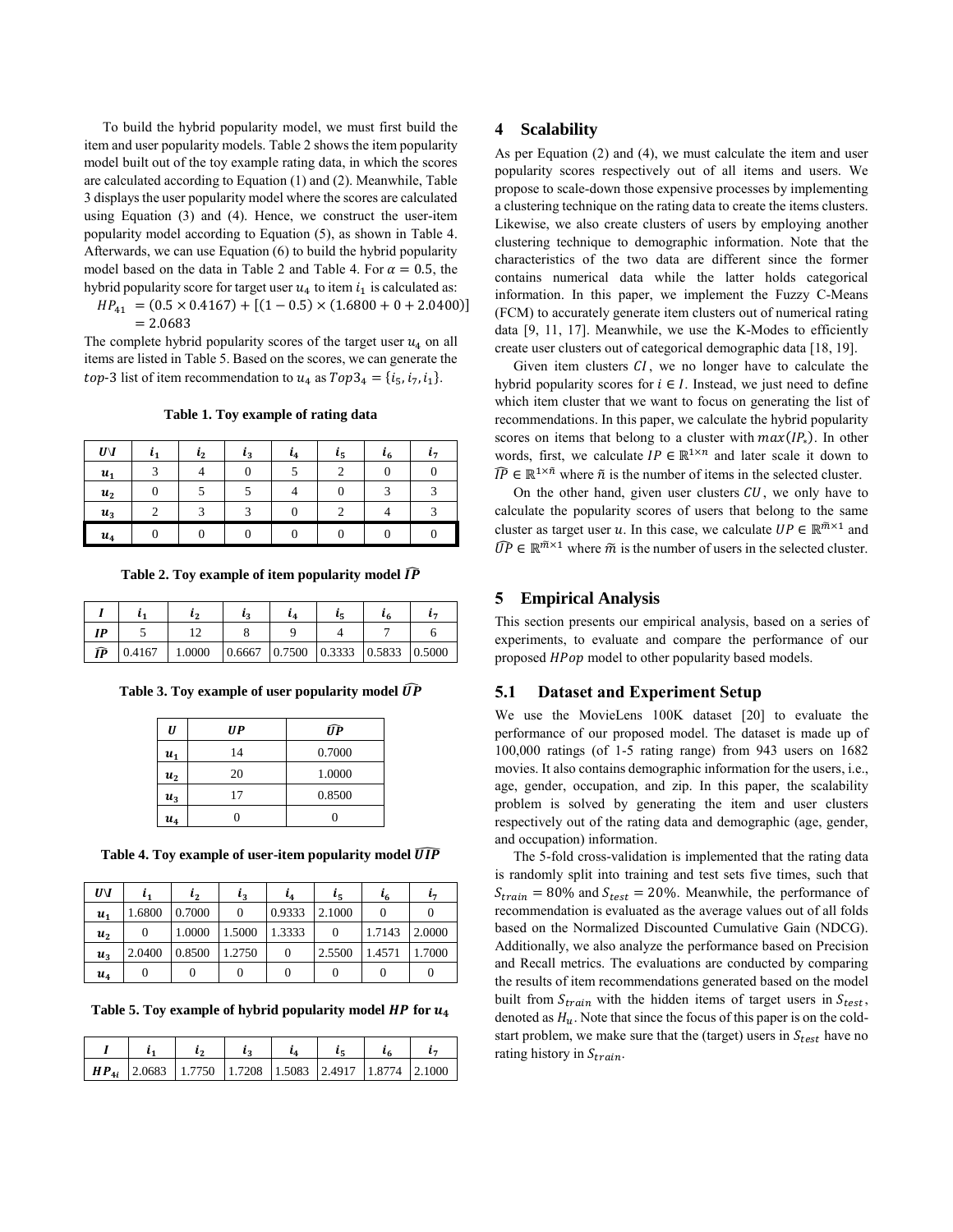The scores of NDCG, Precision, and Recall for a target user  $u$ in  $S_{test}$  at top-N list of recommendations are calculated as:

$$
NDCG_u(N) = \frac{DCG_u(N)}{IDCG(N)}\tag{7}
$$

$$
Precision_u(N) = 100 \cdot \frac{|TopN_u(N) \cap H_u|}{N}
$$
(8)

$$
Recall_u(N) = 100 \cdot \frac{|topN_u(N) \cap H_u|}{|H_u|} \tag{9}
$$

where

$$
DCG_u(N) = \sum_{n=1}^{N} \frac{1}{\log_2(1+n)} \cdot \mathbb{I}(TopN_u(n) \in H_u)
$$
 (10)

$$
IDCG(N) = \sum_{n=1}^{N} \frac{1}{\log_2(1+n)}\tag{11}
$$

Note that  $\mathbb{I}(\cdot)$  is the conditional function that results in 1 when true or 0 otherwise.

# **5.2 Benchmarking**

We compare the performance of our proposed HPop model with the two following models:

- The item popularity model  $(IPop)$ . This model implements the assumption that the target user is more interested in the top-rated items. In this case,  $IPop$  is equivalent to our  $HPop$ model when we set  $\alpha = 1$  in Equation (6).
- The user popularity model  $(UPon)$ . This model implements the assumption that the target user is influenced by the top users who have given a large number of ratings. In this case, *UPop* is equivalent to our *HPop* model when we set  $\alpha = 0$ in Equation (6).

We empirically set the parameters of all models used in this paper to achieve their best performances. Recall that we implement FCM as the item clustering technique and K-Modes as the user clustering technique for a scalability reason. In this case, we set the number of item clusters  $= 100$  for FCM and the number user clusters  $= 5$  for K-Modes.

## **5.3 Results and Discussion**

Based on the results of the experiments, we present discussions based on the following three observations.

5.3.1 *Impact of*  $\alpha$ *.* As shown in [Figure 1,](#page-3-0) the performance of HPop increases gradually along with the increment of  $\alpha$ , except for the unexpected anomaly when  $\alpha = 0.4$ , and achieves its best quality when  $\alpha = 0.9$ . Afterwards, the performance significantly drops as well as reaches the worst quality when  $\alpha = 1$ . Based on Equation (6), the results indicate that the employment of the user popularity model is always more beneficial, for solving the coldstart problem in recommendation system than the item popularity model. Note that based on the results of this experiment, we use  $\alpha = 0.9$  when comparing the performance of *HPop* to other models.

*5.3.2 Comparison in terms of NDCG*. [Figure 2](#page-3-1) shows the comparison of HPop to IPop and UPop in terms of NDCG. We can observe that HPop always outperforms other models when  $N \ge 2$ . Only at  $N = 1$  that *IPop* beats *HPop* and then it remains to fail afterwards. *IPop* performs worse than *UPop* when  $N \geq 3$ . These results confirm our previous finding described in Section 5.3.1, i.e., the  $IPop$  must not be exclusively implemented for solving the cold-start problem. The NDCG percentage increases for  $N = [1,20]$ , displayed i[n Table 6](#page-4-0) show that the average of increases from HPop to IPop and UPop are respectively 12.22% and 8.02%.

*5.3.3 Comparison in terms of Precision-Recall*. [Figure 3](#page-4-1) shows the comparison of  $HPop$  to  $IPop$  and  $UPop$  in terms of Precision-Recall. Note that Precision and Recall are less sensitive, compared to NDCG, in terms of the rank of recommended items in a list of recommendations. The experiment results show a similar trend as those described in Section 5.3.2. In this case, we conjecture that the performances of HPop, IPop, and UPop are stable in any evaluation metrics. In other words, we can generally expect that  $HPop$  performs the best while  $IPop$  performs the worst in any evaluation metrics.



<span id="page-3-0"></span>**Figure 1. Impact of**  $\alpha$  **to** *HPop* 



<span id="page-3-1"></span>**Figure 2. Performance comparison in terms of NDCG**